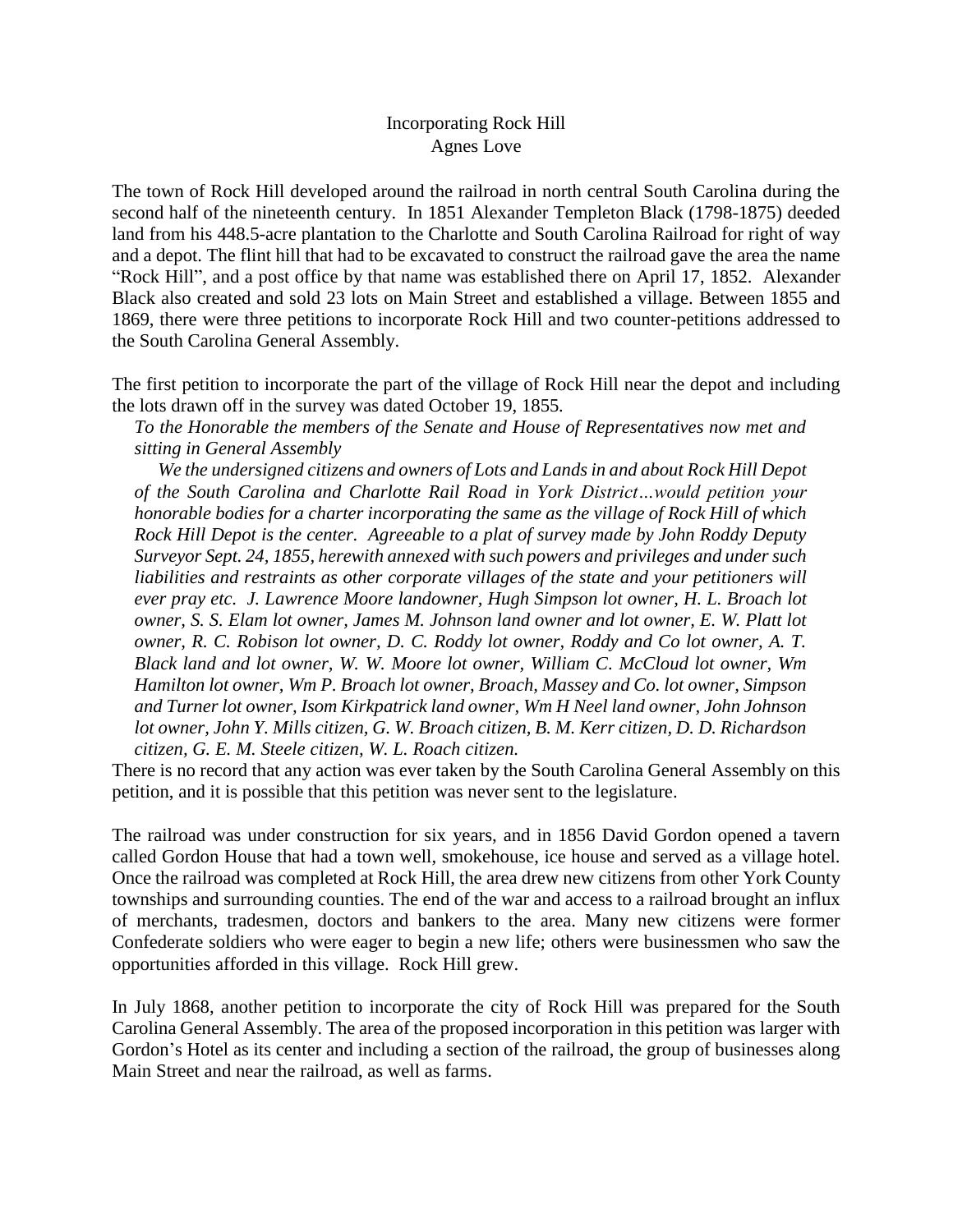*To the Honorable General Assembly of the State of South Carolina now in session,*

 *The undersigned petitioners, Citizens of Rock Hill SC, respectfully ask your Honorable Body to pass an act to incorporate the village of Rock Hill SC, the incorporation to include one square mile having Gordons Hotel for the center…Your petitioners show that the incorporation of the Village would greatly promote the interest of the Citizens, without injury of any Law abiding Citizens…therefore, we hope that our petition may be granted. M. W. Russell, W. L. Roddey, C. E. Cobb, Howard Davis, James S. White, G. A. Dunlap, L. G. Keesler, J. P. Wilson, G. J. Freeland, Dock Patton, (P. C.), Thomas Morehead, (P. C.), D. Gordon, S. W. Gilespie, A. Friedheim, Iredell Jones, William Ryan, G. W. Thomason, William Robinson, (P. C.), Charles Wylie, (P.C.), W. R. Henry, D. A. Button, John J. Roach, W. L. Roach, R. M. Kerr, Joseph B. Button, F. M. Davie, (P.C.), W. M. Taylor, B. F. Little, O. G. Stuart, O. Sitgraves, James Daniel, J. A. Walker, R. R.. Barr, G. K. Linder, L. P. Sadler, Andy Starr, (P. C.), Sam C. McCullough, R. B. McMain, Tom Steele, (P.C.), John Ratteree, W. G.. Finley, J. B. Marks, Owen Matthews, Willie Jones, Adam Gist, (P.C.), L. D. Dearman, W. D. Marks, J. P. Aycock.*

Notably absent from this petition were the signatures of the founder of Rock Hill, Alexander Templeton Black, and other large property owners, but the petition was signed by the principal town merchants: A. Friedheim, W. L. Roddey, and J. R. Allen. Among the merchants, tradesmen, laborers, and property owners who signed the petition were eight "persons of color".

This petition for incorporation met immediately with opposition, and a counter-petition was filed on July 20, 1868 by those who feared a controlling council and greater taxation.

 *We the undersigned petitioners, owners of real estate within the corporate limits as set forth by the petitioners for the incorporation of the village of Rock Hill, York County, beg leave to petition your Honorable Body not to grant said application. And wherewith enter our protest against it…This little village with a population of about one hundred is a creature of the C. and L. C. Railroad, and about half of its population is of a transient and floating character…From its rugged situation heavy expenditures might be incurred by a reckless and indiscreet council which would of course cause onerous and burdensome taxation upon a few owners of taxable property within the incorporation. A large proportion of the signers of this Petition are not Tax payers & outside the Corporate limits as set forth. We 7 petitioners will ever pray. Respectfully submitted. July 1868. J. Laurence Moore, David B. Miller, I. C. McFadden, A. T. Black, B. H. Moore, Sam Neely*

The 1868 petition to incorporate was not approved.

In early 1869 another petition was prepared that presented a rebuttal to the counter-petition and provided a list of commercial and other nonresidential properties in Rock Hill at the time.

*To the Honorable The General Assembly.* 

 *Your humble petitioners, the residents of Rock Hill situated in the County of York …do humble pray your honorable bodies that you do by an act of your assembly incorporate the village of Rock Hill situated as above named as a corporate town or village with such privileges as are usually granted to the same-And with an area of one mile square making Gordons Hotel a center… Rock Hill now contains over 300 inhabitants, two churches, eleven stores, two bar rooms, two hotels, one male and one female school, two carriage shops, three Blacksmiths' shops, three shoe shops, one Tannery, one Cabinet Shop, one Masonic Lodge, and Post Office…The village is the center of a large and flourishing agricultural district and*